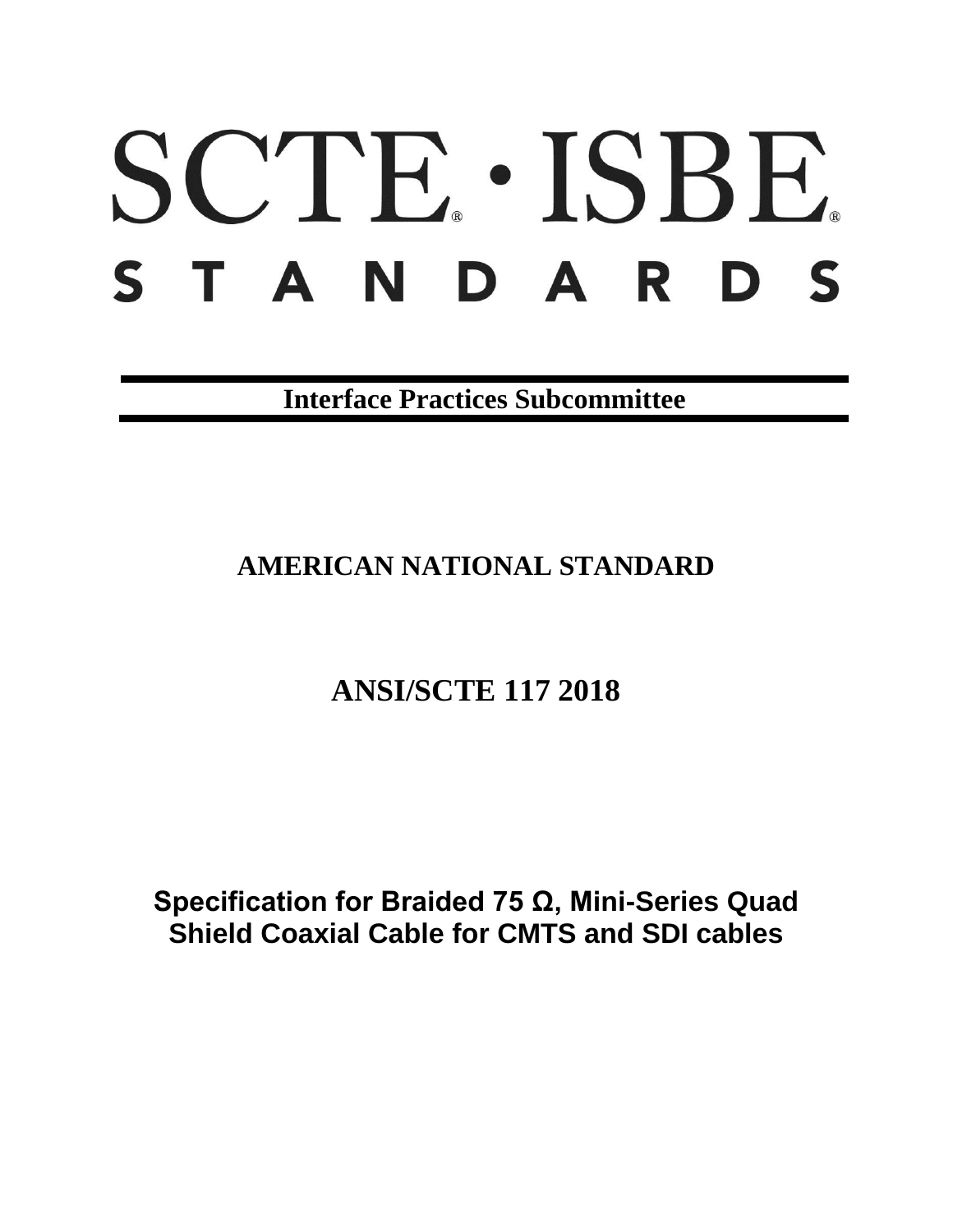# **NOTICE**

<span id="page-1-0"></span>The Society of Cable Telecommunications Engineers (SCTE) Standards and Operational Practices (hereafter called "documents") are intended to serve the public interest by providing specifications, test methods and procedures that promote uniformity of product, interchangeability, best practices and ultimately the long term reliability of broadband communications facilities. These documents shall not in any way preclude any member or non-member of SCTE from manufacturing or selling products not conforming to such documents, nor shall the existence of such standards preclude their voluntary use by those other than SCTE members.

SCTE assumes no obligations or liability whatsoever to any party who may adopt the documents. Such adopting party assumes all risks associated with adoption of these documents, and accepts full responsibility for any damage and/or claims arising from the adoption of such documents.

Attention is called to the possibility that implementation of this document may require the use of subject matter covered by patent rights. By publication of this document, no position is taken with respect to the existence or validity of any patent rights in connection therewith. SCTE shall not be responsible for identifying patents for which a license may be required or for conducting inquiries into the legal validity or scope of those patents that are brought to its attention.

Patent holders who believe that they hold patents which are essential to the implementation of this document have been requested to provide information about those patents and any related licensing terms and conditions. Any such declarations made before or after publication of this document are available on the SCTE web site at [http://www.scte.org.](http://www.scte.org/)

All Rights Reserved

© Society of Cable Telecommunications Engineers, Inc. 2018 140 Philips Road Exton, PA 19341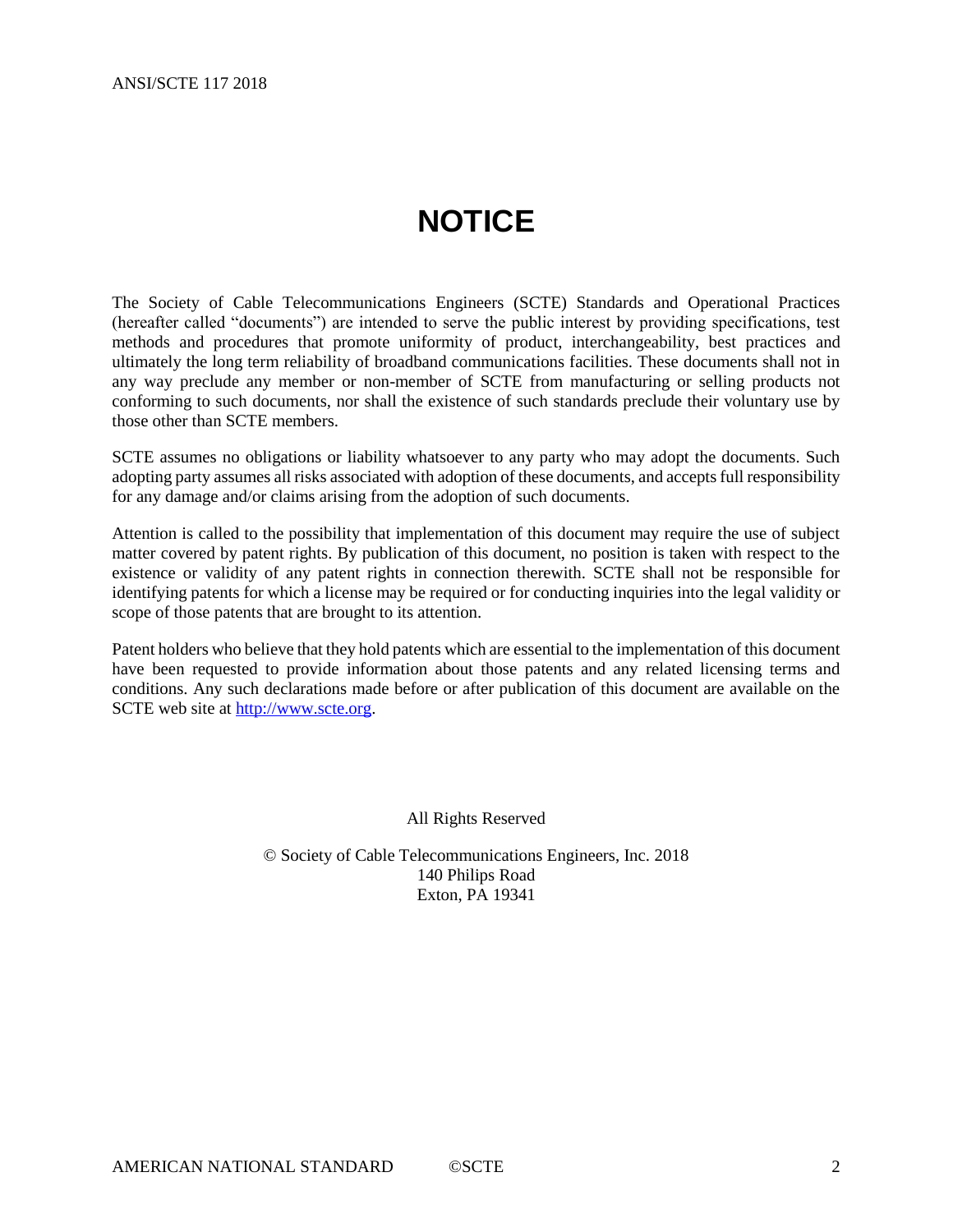<span id="page-2-0"></span>

| Title          |                                                                                                                                                                                                                                     |        |                                                           | <b>Page Number</b>      |
|----------------|-------------------------------------------------------------------------------------------------------------------------------------------------------------------------------------------------------------------------------------|--------|-----------------------------------------------------------|-------------------------|
| NOTICE         |                                                                                                                                                                                                                                     |        |                                                           |                         |
|                | Table of Contents <b>contents</b> and the content of the content of the content of the content of the content of the content of the content of the content of the content of the content of the content of the content of the conte |        |                                                           |                         |
|                |                                                                                                                                                                                                                                     |        |                                                           | $\boldsymbol{\Delta}$   |
|                | 1.1                                                                                                                                                                                                                                 |        |                                                           |                         |
|                | 1.2.                                                                                                                                                                                                                                |        |                                                           |                         |
| 2.             |                                                                                                                                                                                                                                     |        |                                                           | $\boldsymbol{\Delta}$   |
|                | 2.1.                                                                                                                                                                                                                                |        |                                                           | $\boldsymbol{4}$        |
|                | 2.2.                                                                                                                                                                                                                                |        |                                                           |                         |
|                | 2.3.                                                                                                                                                                                                                                |        |                                                           |                         |
| 3.             |                                                                                                                                                                                                                                     |        |                                                           |                         |
|                | 3.1.                                                                                                                                                                                                                                |        |                                                           |                         |
|                | 3.2.                                                                                                                                                                                                                                |        |                                                           |                         |
|                | 3.3.                                                                                                                                                                                                                                |        |                                                           | 5                       |
| 4.             |                                                                                                                                                                                                                                     |        |                                                           |                         |
| 5.             |                                                                                                                                                                                                                                     |        |                                                           |                         |
|                |                                                                                                                                                                                                                                     |        |                                                           |                         |
|                | 5.2                                                                                                                                                                                                                                 |        |                                                           | 6                       |
| 6.             |                                                                                                                                                                                                                                     |        | $\overline{7}$                                            |                         |
| 7 <sub>1</sub> |                                                                                                                                                                                                                                     |        |                                                           | $\overline{7}$          |
| 8.             |                                                                                                                                                                                                                                     |        |                                                           | 7                       |
|                | 8.1.                                                                                                                                                                                                                                |        | Quadshield <b>Communist Communist Communist Communist</b> |                         |
|                |                                                                                                                                                                                                                                     | 8.1.1. |                                                           |                         |
|                |                                                                                                                                                                                                                                     | 8.1.2. | Inner Braid Wires _______________                         | $\frac{1}{\sqrt{11}}$ 8 |
|                |                                                                                                                                                                                                                                     |        |                                                           |                         |
|                |                                                                                                                                                                                                                                     | 8.1.4. | Outer Braid Wires                                         | 8                       |
| 9.             | Jacket                                                                                                                                                                                                                              |        |                                                           |                         |
|                |                                                                                                                                                                                                                                     |        |                                                           | 9                       |
|                | 10.1.<br>Mechanical                                                                                                                                                                                                                 |        |                                                           | 9                       |
|                | 10.2.                                                                                                                                                                                                                               |        |                                                           | 9                       |
|                | 10.3.<br>Electrical                                                                                                                                                                                                                 |        |                                                           | 9                       |

# **Table of Contents**

# **List of Tables**

#### **Title**

Table 1 - Maximum Attenuation at 68°F (20°C)

**Page Number** 

 $10$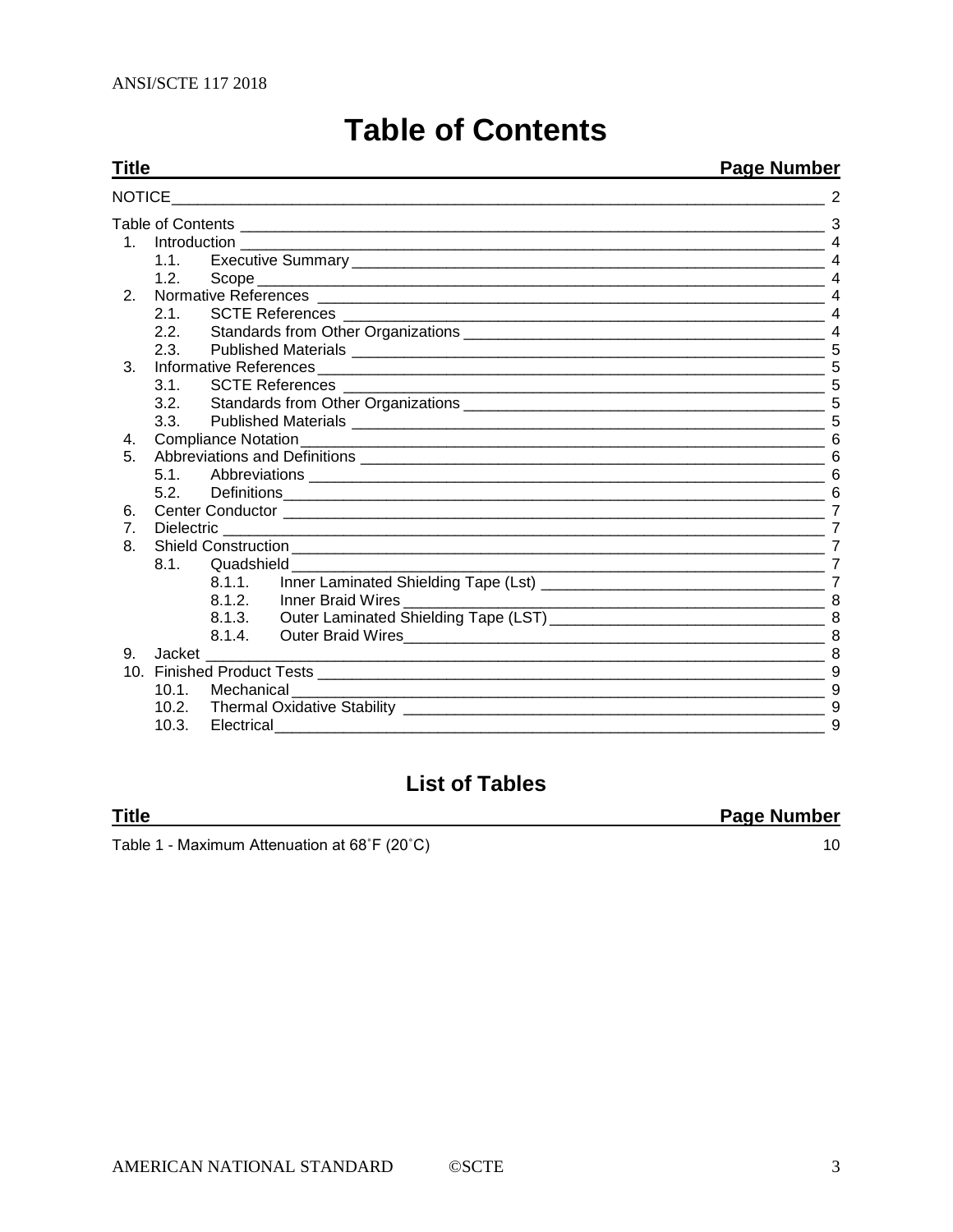# <span id="page-3-0"></span>**1. Introduction**

## <span id="page-3-1"></span>**1.1. Executive Summary**

This specification applies to flexible 75-ohm, braided, mini-series, quad shield coaxial cable for use in CMTS and SDI applications.

When reference to other regulations or specifications is made, the user should adhere to the latest revision of the regulation or specification.

# <span id="page-3-2"></span>**1.2. Scope**

This specification defines the required performance with regards to electrical and mechanical properties of 75-ohm, braided, mini-series quad shield coaxial cable for CMTS and SDI applications.

These cables are used in the transmission of RF signals and power for voice, data and video applications.

Cables meeting the requirements within this standard are for use with interior applications. Use within exterior applications is outside the scope and requirements of this document.

# <span id="page-3-3"></span>**2. Normative References**

The following documents contain provisions, which, through reference in this text, constitute provisions of this document. At the time of Subcommittee approval, the editions indicated were valid. All documents are subject to revision; and while parties to any agreement based on this document are encouraged to investigate the possibility of applying the most recent editions of the documents listed below, they are reminded that newer editions of those documents might not be compatible with the referenced version.

# <span id="page-3-4"></span>**2.1. SCTE References**

- SCTE 03 2016: Test Method for Coaxial Cable Structural Return Loss.
- ANSI/SCTE 31 2016: Test Method for Measuring Diameter Over Core.
- ANSI/SCTE 32 2016: Ampacity of Coaxial Telecommunications Cables.
- ANSI/SCTE 33 2016: Test Method for Diameter of Drop Cable.
- SCTE 44 2018: Test Method for DC Loop Resistance
- ANSI/SCTE 47 2007: Test Method for Coaxial Cable Attenuation.
- ANSI/SCTE 48-3 2017: Test Procedure for Measuring Shielding Effectiveness of Braided Coaxial Drop Cable Using the GTEM Cell
- ANSI/SCTE 49 2011: Test Method for Velocity of Propagation.
- SCTE 51 2018: Test Method for Determining Drop Cable Braid Coverage.
- SCTE 59 2018: Test Method for Drop Cable Center Conductor Bond to Dielectric
- ANSI/SCTE 66 2016: Test Method for Coaxial Cable Impedance.
- ANSI/SCTE 73 2018: Test Method for Insertion Force of Connector to Drop Cable Interface.
- ANSI/SCTE 88 2012: Test Method for Polyethylene Jacket Longitudinal Shrinkage.
- ANSI/SCTE 108 2018: Test Method for Dielectric Strength Withstand of Coaxial Cable.

# <span id="page-3-5"></span>**2.2. Standards from Other Organizations**

• ANSI/UL1581-2017: Reference Standard for Electrical Wires, Cables and Flexible Cords.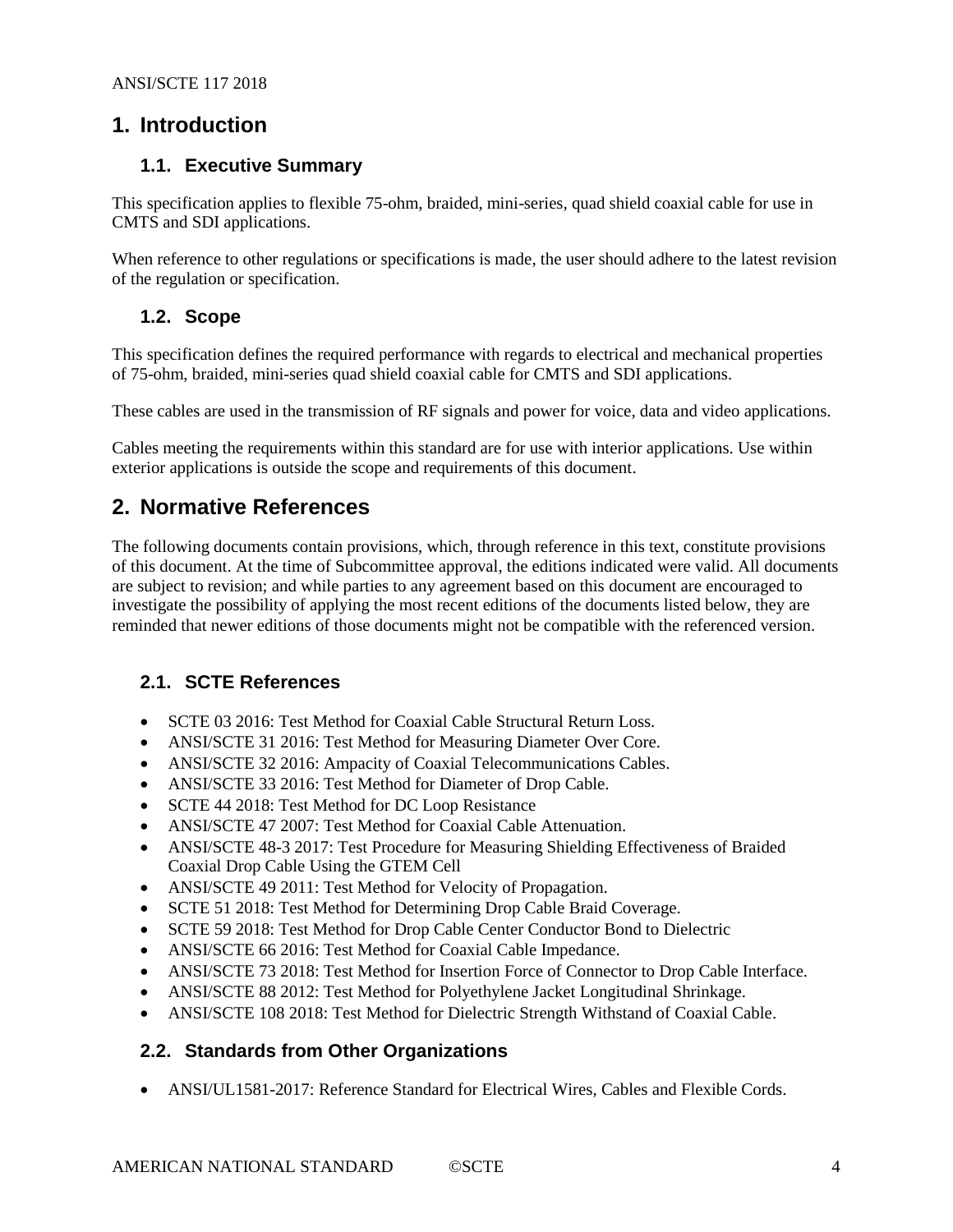- ASTM D1248-05: Standard Specification for Polyethylene Plastics Extrusion Materials For Wire and Cable.
- ASTM D 4565-99(2004): Physical and Environmental Performance Properties of Insulations and Jackets for Telecommunications Wire and Cable.
- ASTM B33-04: Standard Specification for Tin-Coated Soft or Annealed Copper Wire for Electrical Purposes

#### <span id="page-4-0"></span>**2.3. Published Materials**

- IEC 61196-1-314: Coaxial communication cables Part 1-314: Mechanical test methods Test for bending
- IEC 62153-4-4: Metallic communication cable test methods Part 4-4: Electromagnetic compatibility (EMC) - Shielded screening attenuation, test method for measuring of the screening attenuation as up to and above 3 GHz
- NFPA National Electric Code NEC®-2017 Article 800: Communication Circuits.

# <span id="page-4-1"></span>**3. Informative References**

The following documents might provide valuable information to the reader but are not required when complying with this document.

# <span id="page-4-2"></span>**3.1. SCTE References**

- ANSI/SCTE 69 2007: Test Method for Moisture Inhibitor Corrosion Resistance.
- ANSI/SCTE 166 2010: Flexure Method for Drop Cable Conditioning

# <span id="page-4-3"></span>**3.2. Standards from Other Organizations**

- ASTM B1-01(2007): Standard Specification for Hard-Drawn Copper Wire.
- ASTM B193-02(2008): Resistivity of Electrical Conductive Materials.
- ASTM B3-01(2007): Standard Specification for Soft or Annealed Copper Wire.
- <span id="page-4-4"></span>• ASTM B566-04a: Standard Specification for Copper-Clad Aluminum Wire

#### **3.3. Published Materials**

- Jones Dictionary: Cable Television Terminology 3rd Edition.
- NFPA National Electric Code NEC®-2017, Article 820: Community Antenna Television and Radio Distribution Systems.
- NFPA National Electric Code NEC®-2017, Article 830: Network-Powered Broadband Communications Systems.
- IEEE: Standard Dictionary of Electrical and Electronic Terms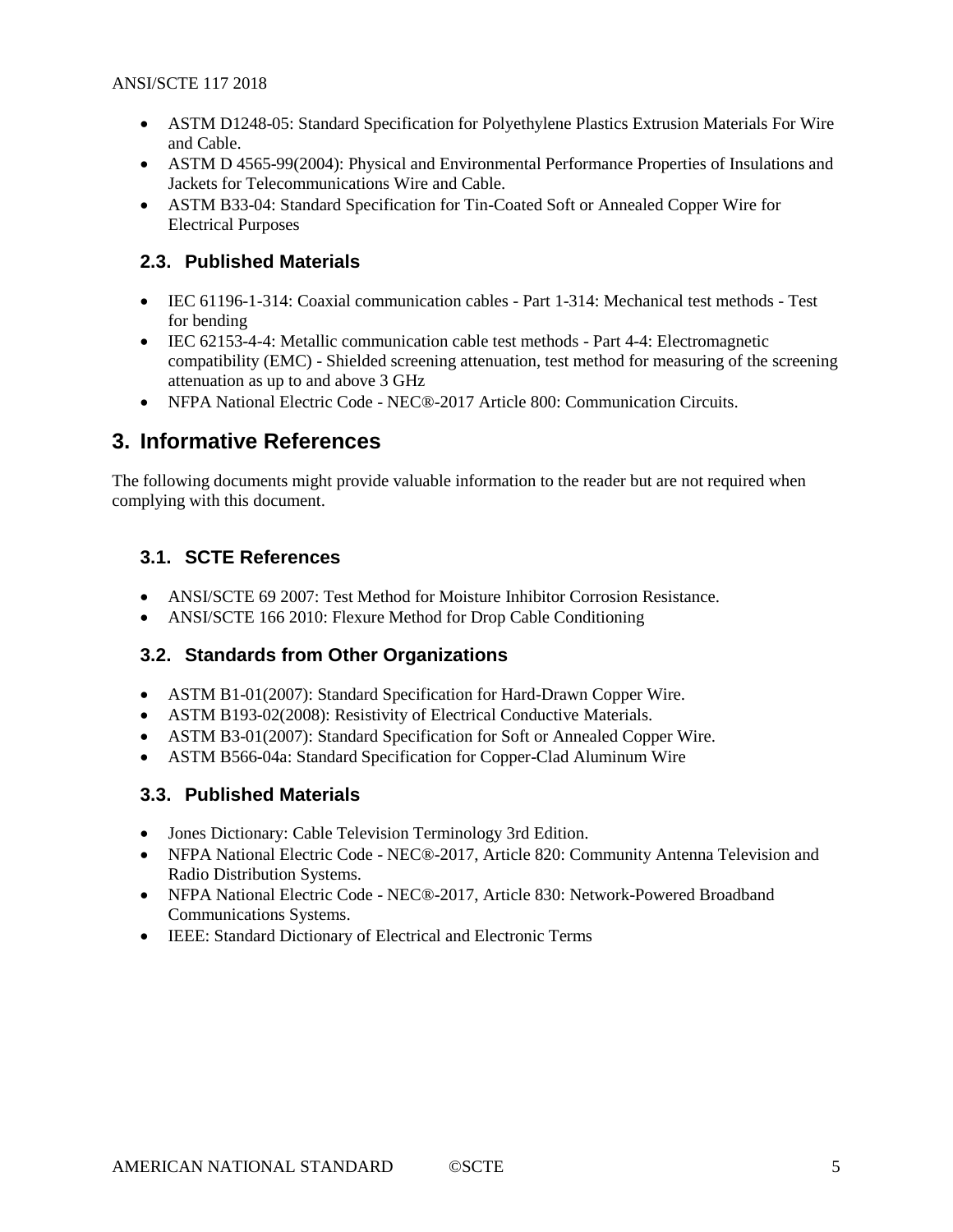# <span id="page-5-0"></span>**4. Compliance Notation**

| shall      | This word or the adjective "required" means that the item is an        |  |  |
|------------|------------------------------------------------------------------------|--|--|
|            | absolute requirement of this document.                                 |  |  |
| shall not  | This phrase means that the item is an absolute prohibition of this     |  |  |
|            | document.                                                              |  |  |
| forbidden  | This word means the value specified shall never be used.               |  |  |
|            | This word or the adjective "recommended" means that there may exist    |  |  |
|            | valid reasons in particular circumstances to ignore this item, but the |  |  |
| should     | full implications should be understood and the case carefully weighted |  |  |
|            | before choosing a different course.                                    |  |  |
|            | This phrase means that there may exist valid reasons in particular     |  |  |
| should not | circumstances when the listed behavior is acceptable or even useful,   |  |  |
|            | but the full implications should be understood and the case carefully  |  |  |
|            | weighed before implementing any behavior described with this label.    |  |  |
|            | This word or the adjective "optional" means that this item is truly    |  |  |
|            | optional. One vendor may choose to include the item because a          |  |  |
| may        | particular marketplace requires it or because it enhances the product, |  |  |
|            | for example; another vendor may omit the same item.                    |  |  |
|            | Use is permissible for legacy purposes only. Deprecated features may   |  |  |
| deprecated | be removed from future versions of this document. Implementations      |  |  |
|            | should avoid use of deprecated features.                               |  |  |

# <span id="page-5-1"></span>**5. Abbreviations and Definitions**

# <span id="page-5-2"></span>**5.1. Abbreviations**

| <b>CMTS</b> | $^{\circ}$ ermination<br>System<br>able:<br>Modem |
|-------------|---------------------------------------------------|
| CD<br>. עס  | Jigital<br>Interface<br>serial.                   |

# <span id="page-5-3"></span>**5.2. Definitions**

| Attenuation          | The decrease in magnitude of a wave as it travels through any<br>transmitting medium, such as cable or circuitry. It is the difference<br>between transmitted and received power. |
|----------------------|-----------------------------------------------------------------------------------------------------------------------------------------------------------------------------------|
| Coaxial Cable        | A type of cable used for broadband data and cable systems, composed<br>of a center conductor, insulating dielectric, conductive shield and<br>optional protective covering.       |
| Conductivity         | The ability of a material to allow electrons to flow, measured by the<br>current per unit of voltage applied. It is the reciprocal of resistivity.                                |
| Core Ovality         | The difference between the minimum and maximum dimensions over<br>the first laminated shield tape.                                                                                |
| <b>DC</b> Resistance | The opposition a conductive material offers to current flow, measured<br>in ohms.                                                                                                 |
| DC Loop Resistance   | A resistance measurement of the center conductor and outer conductor<br>when connected in series (measured in ohms/1000 feet or ohms/km).                                         |
| Dielectric           | A nonconductive insulator material between the center conductor and<br>outer conductor of coaxial cable.                                                                          |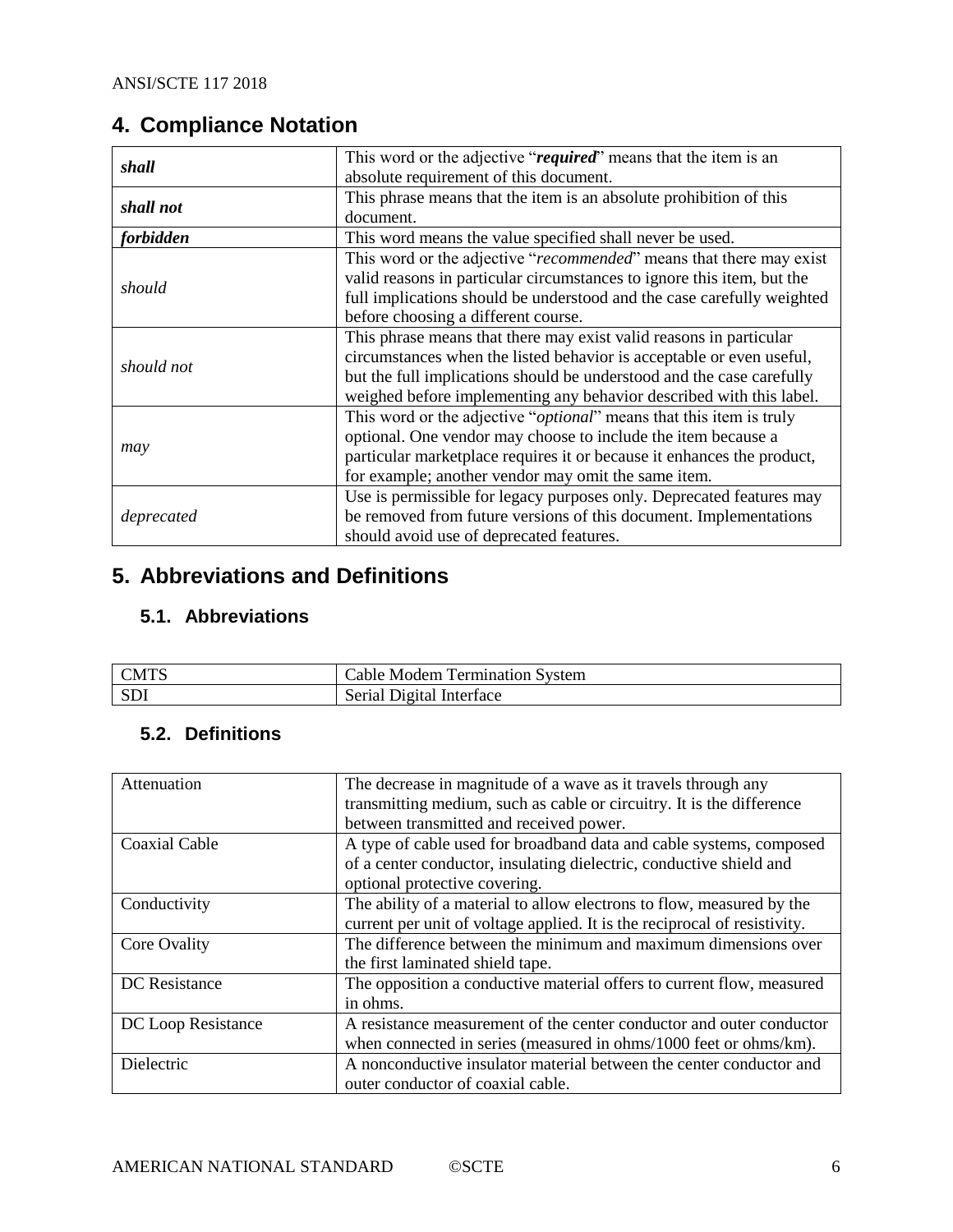| Dielectric Withstand | The ability of the drop cable insulation to withstand a minimum          |  |
|----------------------|--------------------------------------------------------------------------|--|
|                      | specified voltage.                                                       |  |
| Impedance            | The total opposition a circuit, cable or component offers to alternating |  |
|                      | current flow. It includes both resistance and reactance and is generally |  |
|                      | expressed in ohms and designated by the symbol Z.                        |  |
| <b>IACS</b>          | International Annealed Copper Standard (IACS) set the conductivity       |  |
|                      | of copper at 100% in 1913 and was adopted by the International           |  |
|                      | Electro-Technical Commission (IEC). The conductivity of an               |  |
|                      | electrical conductor is expressed in units of a percentage of IACS.      |  |

# <span id="page-6-0"></span>**6. Center Conductor**

Center conductor dimension shall be  $0.0226 \pm 1\%$  inches  $(0.574 \text{ mm} \pm 1\%)$ .

Solid copper or copper clad steel shall be specified.

Minimum break strength (MBS) of the solid copper center conductor shall be determined by multiplying the minimum cross sectional area by 32,000 psi (221 MPa). MBS for 0.0226" solid copper conductor equals 13lbf (57 N).

Minimum break strength (MBS) of the copper clad steel center conductor shall be determined by multiplying the minimum cross sectional area by 95,000 psi (655 MPa). MBS for 0.0226" copper clad steel conductor equals 38 lbf (169 N).

The center conductor electrical conductivity shall be 40 percent IACS minimum.

Maximum DC resistance shall be measured per ANSI/SCTE 44, and shall be 51.0 ohms/1000 ft (167 ohms/km).

# <span id="page-6-1"></span>**7. Dielectric**

The dielectric shall contain a stabilization package to meet the requirements of sectio[n 10.2](#page-8-2) Thermal Oxidative Stability (TOS).

Unless otherwise specified, polyethylene materials for the dielectric shall meet all applicable requirements of ASTM D 1248 and requirements of this document.

Nominal Dielectric Diameter – 0.100 inch (2.54 mm).

# <span id="page-6-3"></span><span id="page-6-2"></span>**8. Shield Construction**

#### <span id="page-6-4"></span>**8.1. Quadshield**

# *8.1.1. Inner Laminated Shielding Tape (Lst)*

The first outer conductor shall be a LST bonded to the dielectric and to itself at the tape overlap.

On the finished product, the LST shall overlap the dielectric circumference by a minimum of 18 percent.

The LST shall be applied longitudinally to the dielectric and shall be free of creases or twists over the entire length.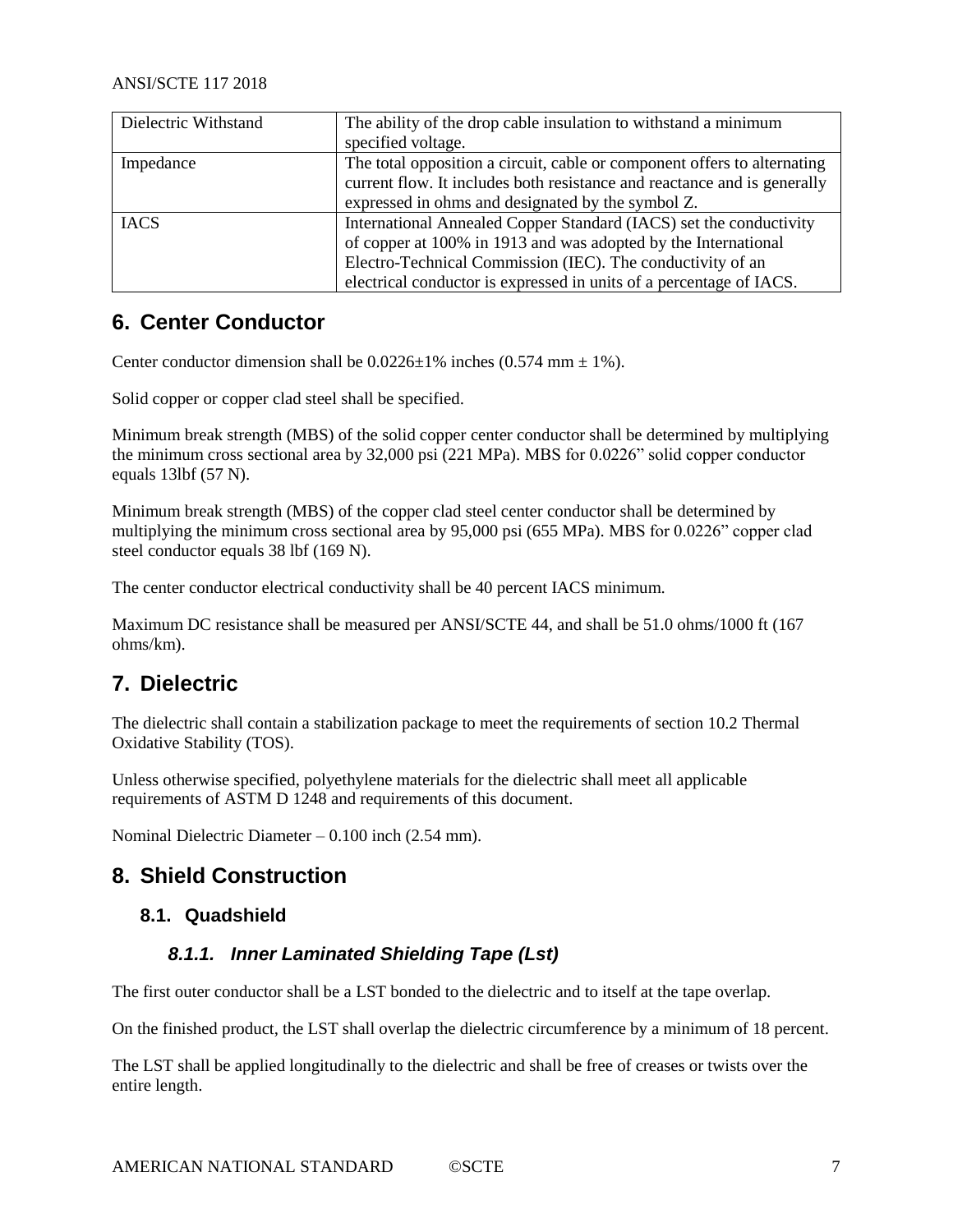#### ANSI/SCTE 117 2018

The average core diameter shall be determined by measuring the diameter over the LST in the finished product as described in ANSI/SCTE 31. Average core diameter –  $0.107 \pm 0.003$  inches (2.72  $\pm 0.08$  mm)

Core ovality shall be determined by subtracting the measured minimum diameter from the measured maximum diameter over the LST in the finished product. Core ovality maximum – 0.010 inches (0.254 mm)

#### *8.1.2. Inner Braid Wires*

<span id="page-7-0"></span>The braiding wire shall be tin copper wire consisting of 36 AWG (0.005 $\pm$ 0.0003 inches, 0.13 $\pm$ 0.08 mm) maximum.

Minimum tensile strength for individual strands of tinned copper braid wire shall comply with ASTM B33 latest revision.

<span id="page-7-1"></span>Braid coverage over the first outer conductor shall be a minimum of 64 percent. The braid coverage shall be determined by ANSI/SCTE 51.

#### *8.1.3. Outer Laminated Shielding Tape (LST)*

A LST shall be applied over the braid wires specified in section [8.1.2.](#page-7-0)

The LST shall be constructed of two aluminum foils laminated to a central strength member.

<span id="page-7-2"></span>The outer LST shall be applied longitudinally over the second outer conductor with an overlap of 18% minimum to 35% maximum and shall be free of creases, twists and discontinuities over the entire length.

#### *8.1.4. Outer Braid Wires*

The braiding wire shall be tin copper wire consisting of  $36 \text{ AWG}$  (0.005 $\pm$ 0.0003 inches, 0.13 $\pm$ 0.08 mm) maximum.

The individual strands of tinned copper braid wire shall conform to ASTM B33 latest revision.

Braid coverage over the LST shall be sufficient to comply with screen attenuation requirements specified in section [10.3.](#page-8-3)

# <span id="page-7-3"></span>**9. Jacket**

Flame retardant polyvinyl chloride (PVC) compound shall be used in the composition of the jacket.

The jacket material shall be UV stable after 720 hours, as defined in UL 2556, Section 4.2.

The diameter over the jacket shall be  $0.184 \pm 0.005$  inches  $(4.67 \pm 0.18$  mm) when measured as described in ANSI/SCTE 33.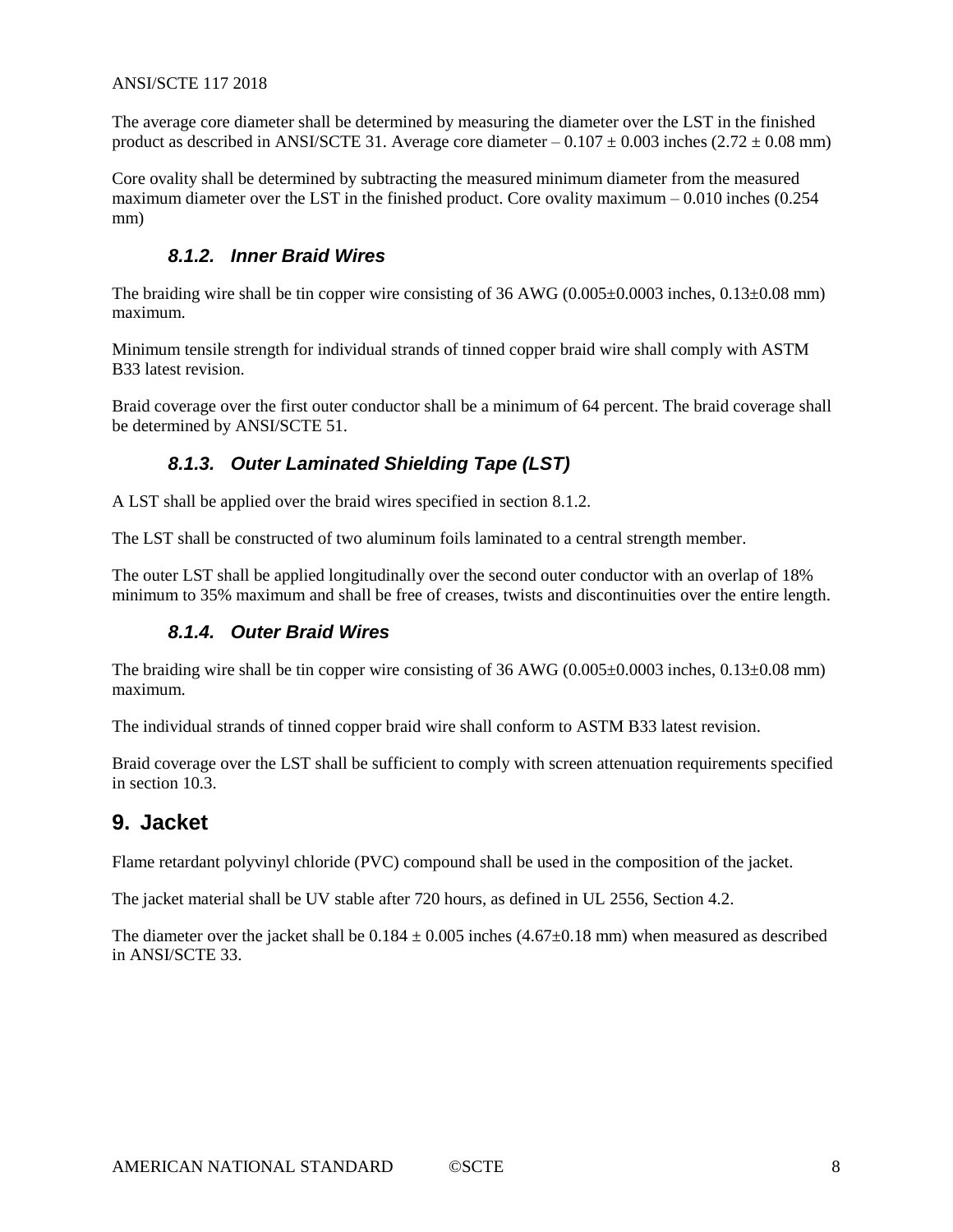# <span id="page-8-0"></span>**10. Finished Product Tests**

## <span id="page-8-1"></span>**10.1. Mechanical**

The cable shall be flex tested in accordance with IEC 61196-1-314 and pass all electrical requirements outlined in section [10.3.](#page-8-3)

- Cable shall be subjected to 5 cycles.
- Diameter of pulleys shall be 3.750 inches (95.25 mm) maximum.
- Cycle speed shall be  $\leq$ 3.281 ft/s (1 m/s).
- Test temperature shall be 68 degrees Fahrenheit (20 degrees Celsius).
- Cable length shall be 72 inches (182.9 cm).
- There shall be a minimum 2.2 lb  $(1 \text{ kg})$  tension applied to each end of the cable while undergoing testing.
- Jacket longitudinal shrinkage shall be no more than 5 percent of the length under test and tested per ANSI/SCTE 88.

#### <span id="page-8-2"></span>**10.2. Thermal Oxidative Stability**

To ensure the desired life expectancy of the dielectric insulation, determine its Oxidative Induction Time (OIT) before and after aging at 194°F (90°C) for 14 days by measuring OIT according to ASTM D 4565, Section 17. The test utilizes insulation removed from the completed cable and tested at  $356^{\circ}F \pm 0.5^{\circ}F$ (180 $^{\circ}$ C ±0.3 $^{\circ}$ C). Requirements for OIT – Initial: 20 minutes minimum, after aging: 70 percent of initial value.

If required, the insertion force to install a connector onto a cable may be measured as described in ANSI/SCTE 73.

Center conductor to dielectric bond strength shall be a minimum of 3 lbs (1.36 kg) and measured per ANSI/SCTE 59.

# <span id="page-8-3"></span>**10.3. Electrical**

Velocity of Propagation (Vp) shall be 82 percent minimum when measured per ANSI/SCTE 49.

Impedance shall be  $75 \pm 3$  ohms per ANSI/SCTE 66.

The cable minimum ampacity in both conductors shall be 3 ampere at 140°F (60°C) when determined per ANSI/SCTE 32.

Minimum structural return loss shall be 20 dB in the frequency range 5-2250 MHz and 15 dB in the frequency range 2.25-3 GHz per ANSI/SCTE 03 when measured on 200 ft sections. Performance is irrespective of packaging.

When tested in accordance with ANSI/SCTE 44, at 68°F (20°C), the maximum DC loop resistance shall be 58.2 Ohms per 1000 ft (191 Ohms per km).

The cable shall be tested for screen attenuation (shielding effectiveness) in accordance with IEC 62153-4- 4. The cable shall meet a minimum of 95 dB in the frequency range of 5-1002 MHz, shall meet a minimum of 85 dB in the frequency range of 1-2 GHz, and shall meet a minimum of 75 dB in the frequency range of 2-3 GHz. Alternate test method maybe used per ANSI/SCTE 48-3.